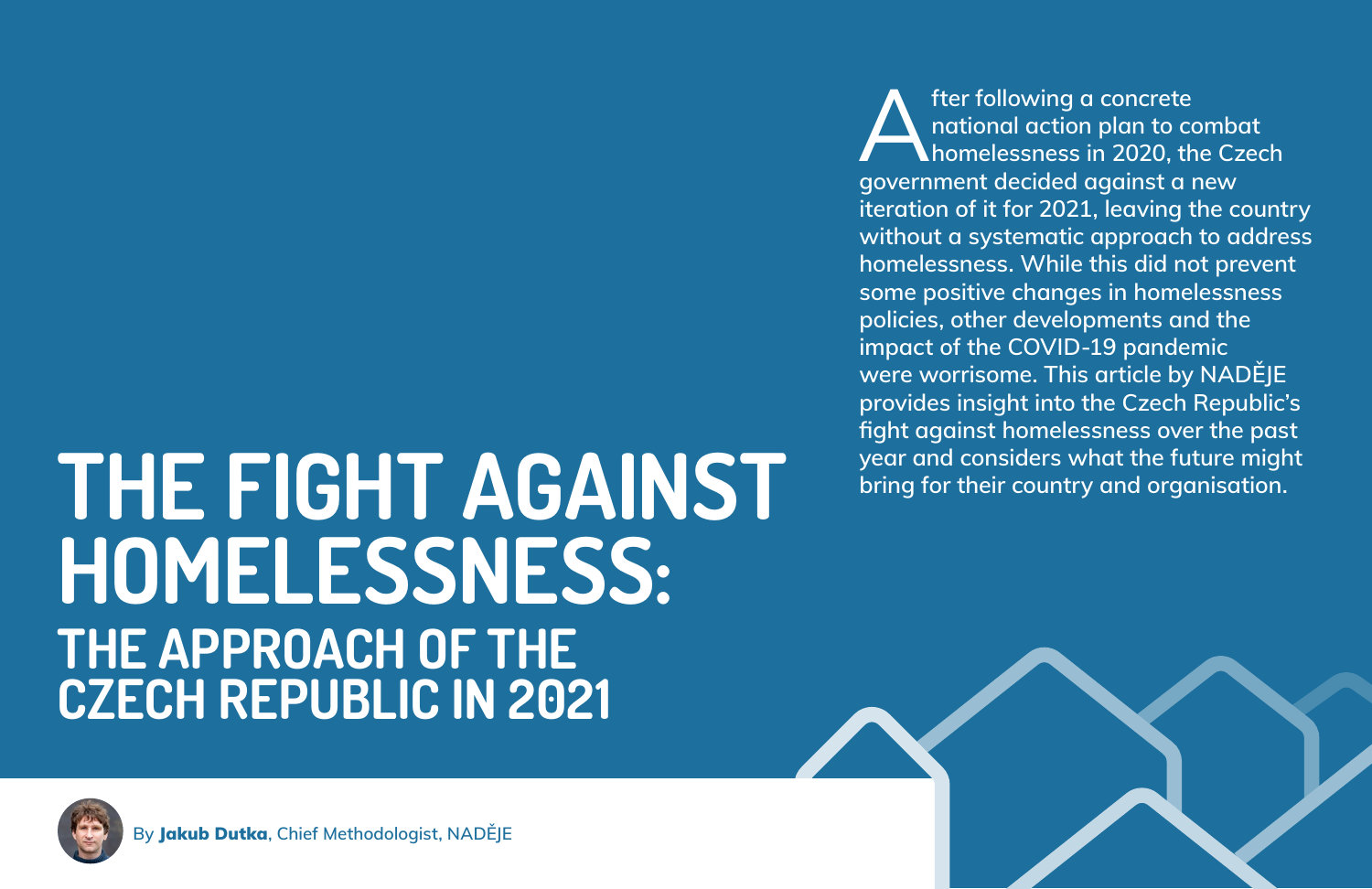In the first place, it is crucial to note that in the light of the Russian aggression in Ukraine and the hundreds of thousands of immigrants who have been fleeing from Ukraine and arriving in the Czech Republic, it is extremely difficult to look back and reflect on the last year. It will be necessary to overcome countless challenges on the journey of helping such an enormous number of people who had to leave their homes behind. Some of the challenges we will have to face in the fight against homelessness are well known. They include managing fear and other strong emotions - our own as well as those of people in need-, searching for a dialogue, sources of solidarity, being able to improvise but also having a solution concept in place, having an honest and legit approach while working with information. What can we say then about the fight against homelessness in the Czech Republic in 2021?

Let us start with a brief description of a systematic approach at the national level. Until 2020, the Czech Republic had a specific national concept of prevention and management of the issue of homelessness *(Koncepce prevence a řešení problematiky bezdomovectví v ČR do roku 2020)*, which helped to identify problems, suggested goals and individual subjects who would be responsible for meeting them. However, at the ministerial level, it was decided that there would not be a 2021 conception. Suddenly, there was no strategic plan approved by the government to fight homelessness. However, after negotiation in 2021, it was decided that some key topics, such as improving health and social care accessibility for homeless people, would be part of the Social inclusion strategy 2021-2030.

We can talk of two partial successes in terms of legal changes in the last year. After two years of lengthy negotiations, the amendment of Code of Enforcement of conduct was voted upon and approved. Although the result is not optimal, it is certainly an improvement that puts the debtors in the Czech Republic in a better position. Indebtedness and distraint are often the cause of people becoming homeless, and the difficulty in overcoming them hinders their way out of social exclusion. Another important achievement of 2021 was made by the Constitutional Court: the cancellation of geographical areas ineligible to claim housing benefit. Since 2017, this legal measure did not allow people living in certain areas to claim housing benefits. The measure affected poor people in socially excluding locations and represented an unequal approach to helping people in need. On the contrary, there has been no progress in two key areas: the amendment of social services law and the creation of social housing law. The social services law is crucial for fighting homelessness in the Czech Republic because

## **Suddenly, there was no strategic plan approved by the government to fight homelessness."**

88

**28**